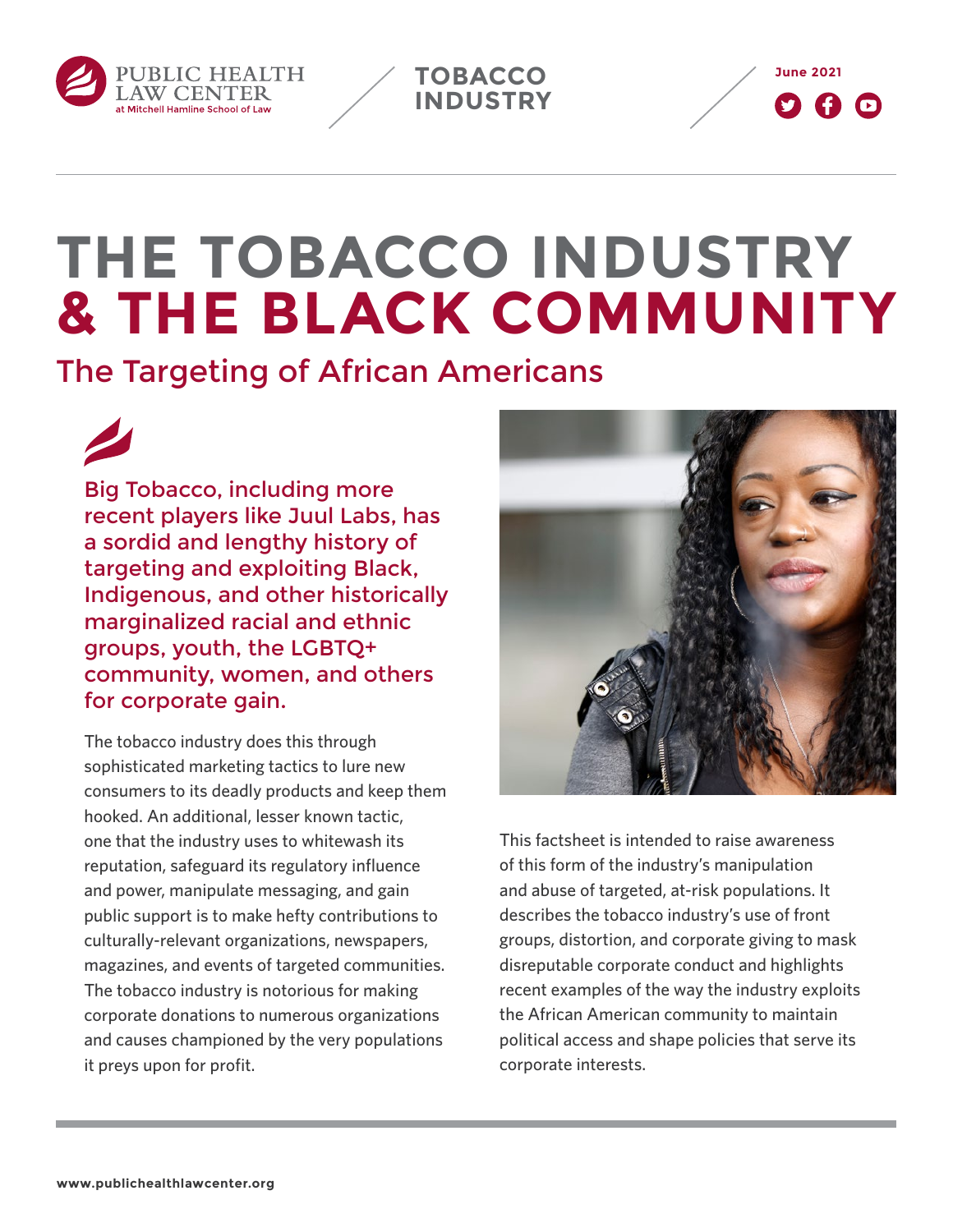<span id="page-1-0"></span>

### Corporate Malfeasance

Since their inception, tobacco companies have used their vast resources to fight healthprotective regulatory initiatives, such as smoke-free/tobacco-free workplace legislation, excise tax increases and, most recently, prohibitions on sales of menthol and other flavored tobacco products. Common industry tactics include lobbying against legislation supported by the public health community, submitting opposition documents, soliciting comments from front groups and think tanks funded by the industry, and misrepresenting and distorting scientific findings.<sup>1</sup> Among public health advocates, Big Tobacco has earned a reputation as an industry whose business practices exemplify the most callous of corporate attitudes toward consumers and public health.

The history of the tobacco industry's predatory marketing practices is revealed within the millions of pages of tobacco industry internal papers now in the public domain as the result of historic lawsuit settlements with the industry in the late 1990s. Tobacco company documents show how the industry has peddled misinformation about health harms of tobacco use and nicotine addiction, as well as how the industry has strategically targeted specific populations for marketing purposes and how these targets have shifted over time. Targeting of troops, for example, dates back to World War I and World War II, when soldiers received free cigarettes in their rations, whereas the targeting of women, preying on insecurities about weight and diet, dates back to the 1920s, and continues to this day.<sup>2</sup> In the 1990s, the tobacco industry donated money to fight the AIDS epidemic in a move calculated to bolster its public image and expand its reach into the LGBT community, while at the same time giving political donations to a politician who opposed fighting AIDS or supporting the LGBT community.<sup>3</sup> The industry has targeted unionized workers, including female and Black workers, for example, through the A. Philip Randolph Institute<sup>4</sup> and the Coalition of Labor Union Women.<sup>5</sup> Industry targeting of racial and ethnic groups — Black, Indigenous, Asian, Latinx, and other communities of color using tactics such as price reductions, giveaways, promotions, advertising, sponsorships, and donations—has been pervasive and has caused disproportionate health impacts[.6](#page-8-0)

The tobacco industry's playbook of bad acts was even more fully revealed in 1999, in the landmark case of *U.S. v. Philip Morris*. In that case, the United States Department of Justice (DOJ) sued industry giants including Altria, Philip Morris USA (a division of Altria), and RJ Reynolds (a division of British American Tobacco) for fraudulent and unlawful conduct under the federal Racketeer Influenced and Corrupt Organizations Act (RICO). In 2006, Judge Gladys Kessler issued a blistering 1,683-page decision holding the tobacco companies liable for violating RICO, finding that the companies had and continued to engage in and execute "… a massive 50-year scheme to defraud the public, including consumers of cigarettes, in violation of RICO." The court found that the companies had engaged in a conspiracy to mislead the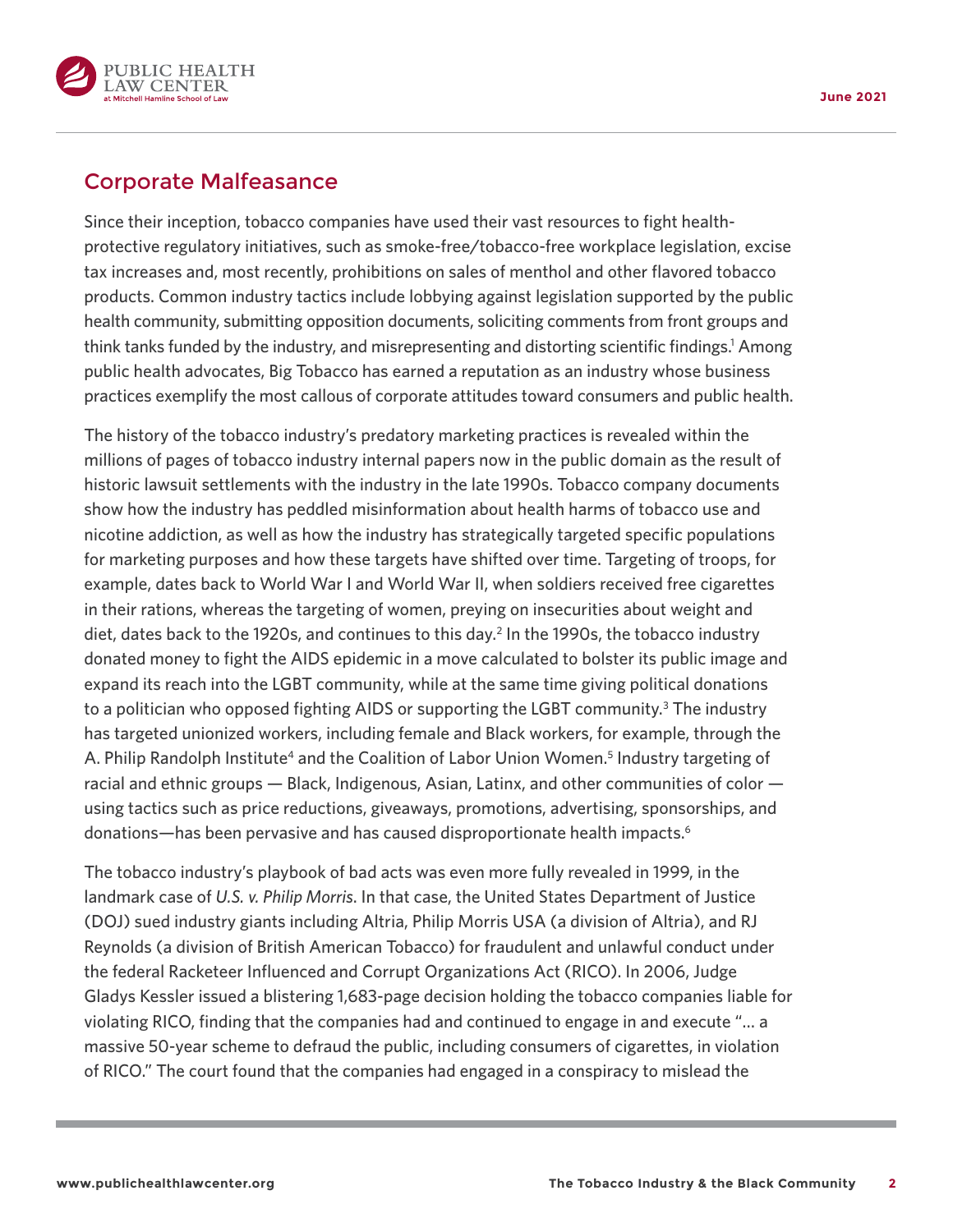<span id="page-2-0"></span>



public about the risks of smoking and the dangers of secondhand smoke; misrepresent the addictiveness of nicotine; manipulate the nicotine delivery of cigarettes; deceptively market cigarettes characterized as "light" or "low tar" while knowing that such cigarettes were at least as hazardous as "full flavored" cigarettes; target the youth market; and not produce safer cigarettes[.7](#page-8-0) The court's findings confirm and expand our understanding of the intentional, predatory nature of the tobacco industry.

## Exploitation of the Black Community

The industry's exploitation and manipulation of Black communities is particularly egregious.<sup>8</sup> From the late 17th century to the present day, African Americans have been exploited by the tobacco industry — from being enslaved as a source of labor for tobacco production, to being portrayed as the butt of jokes in pre-World War II racist tobacco advertisements, to being racially targeted in post-World War II years for marketing purposes.<sup>9</sup> Since that time, the tobacco industry has repeatedly infiltrated and exploited the Black community for corporate gain under the guise of charitable investments in numerous organizations, institutions, and causes[.10](#page-8-0) For example, the industry was an early lead among major corporations in hiring and promoting African Americans, supporting the Black press,<sup>11</sup> and investing heavily in civil rights and other organizations serving African American people and causes, as well as aligning itself with Black celebrities in sports, arts, and entertainment.<sup>12</sup>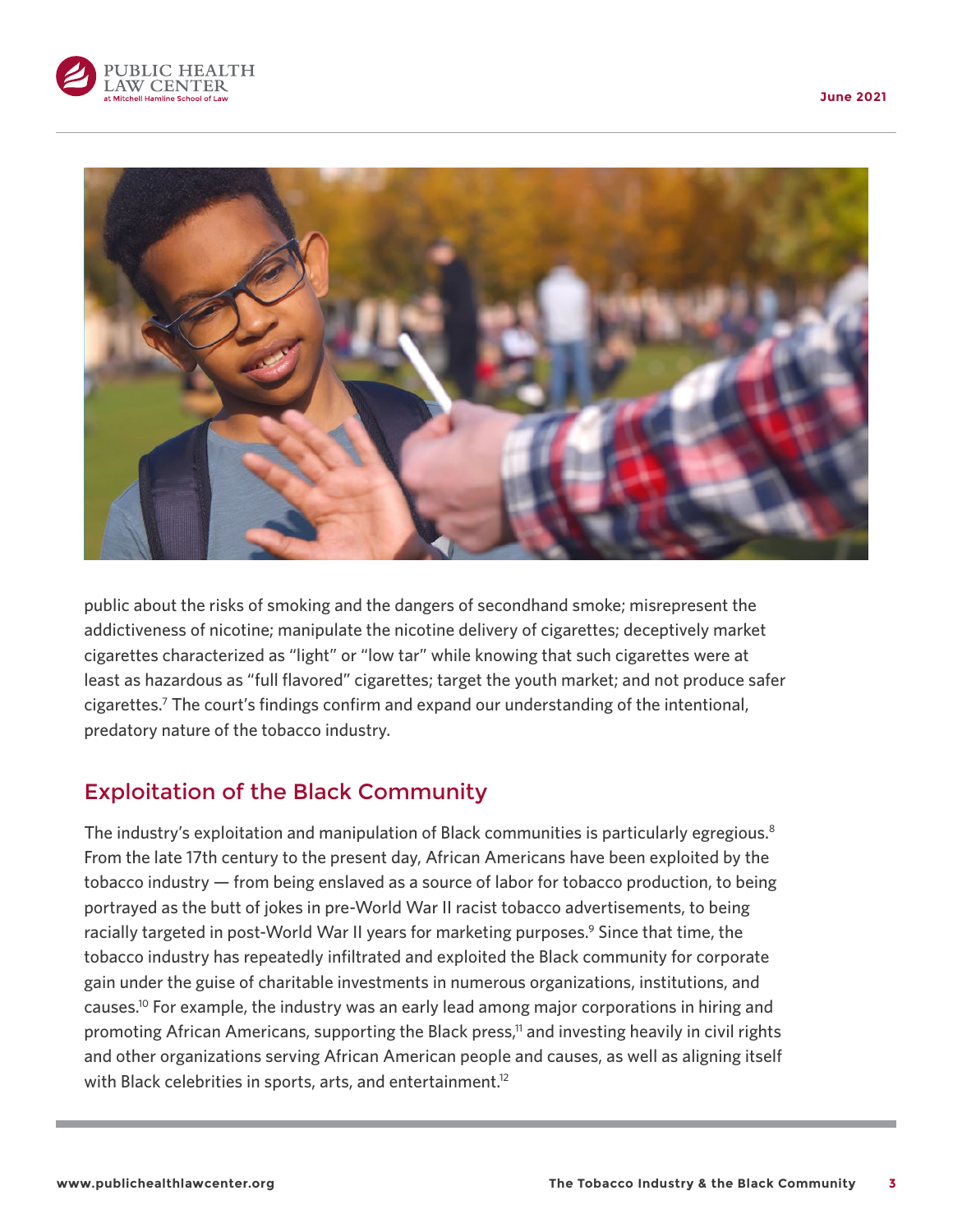<span id="page-3-0"></span>

Historic examples of tobacco industry investments in organizations led by and/or serving Black communities and causes are many and varied[,13](#page-8-0) including: **civil rights organizations**, such as the National Association for the Advancement of Colored People (NAACP), National Urban League, Operation PUSH (led by Rev. Jesse Jackson at the height of his influence), and the American Civil Liberties Union (ACLU);<sup>[14](#page-9-0)</sup> arts organizations, including the Dance Theater of Harlem;[15](#page-9-0) **civic-minded organizations**, such as those addressing women's health and domestic violence, e.g., the National Organization for Women, Latin Women in Action, and the National Women's Law Center[;16](#page-9-0) **youth development organizations**, including the Boys and Girls Clubs and 4H[;17](#page-9-0) **labor unions/trades organizations**, such as the A. Philip Randolph Institute;[18](#page-9-0) **media organizations**, including the National Newspaper Publishers Association;<sup>19</sup> think tanks, such as the Joint Center for Political and Economic Studies[;20](#page-9-0) and **educational institutions and organizations**, including the United Negro College Fund (UNCF) and historically Black colleges and universities, fraternities, and sororities.<sup>[21](#page-9-0)</sup>

Tobacco companies have succeeded in silencing some recipients of funds by compromising their ability to speak out against the industry's predatory marketing practices despite awareness of the health and economic harms suffered by community members.<sup>[22](#page-9-0)</sup> Companies have also succeeded in co-opting influential Black spokespersons — leaders associated with major causes and organizations, including revered community leaders such as Vernon Jordan, who served as executive director of the United Negro College Fund and as president of the National Urban League.<sup>23</sup> Such leaders, wittingly or unwittingly, serve as mouthpieces for the tobacco industry in its constant battle to halt regulatory public health policies that would thwart the industry's exploitation of Black and other marginalized communities. $^{24}$ 

To those unfamiliar with the tobacco industry's history of exploiting historically marginalized communities, its corporate giving practices may seem laudable — removed from policy or profit motives. In truth, the industry's corporate giving practices are part of long-standing, multi-pronged tactics to preserve market placement, increase profits, and block genuine public health efforts, while masquerading as socially responsible corporate behavior. To this day, the industry continues to insinuate itself into targeted, marginalized communities through corporate giving strategies, parading itself as a champion of civil rights and even public health. Clearly, it has proved hard for organizations in need of funds to decline, or refuse to seek, offers of financial support from this tainted industry. Often, the industry's support has garnered scant attention from the press and gone unnoticed by the public; as a result, the importance of refusing these tainted funds may not be obvious.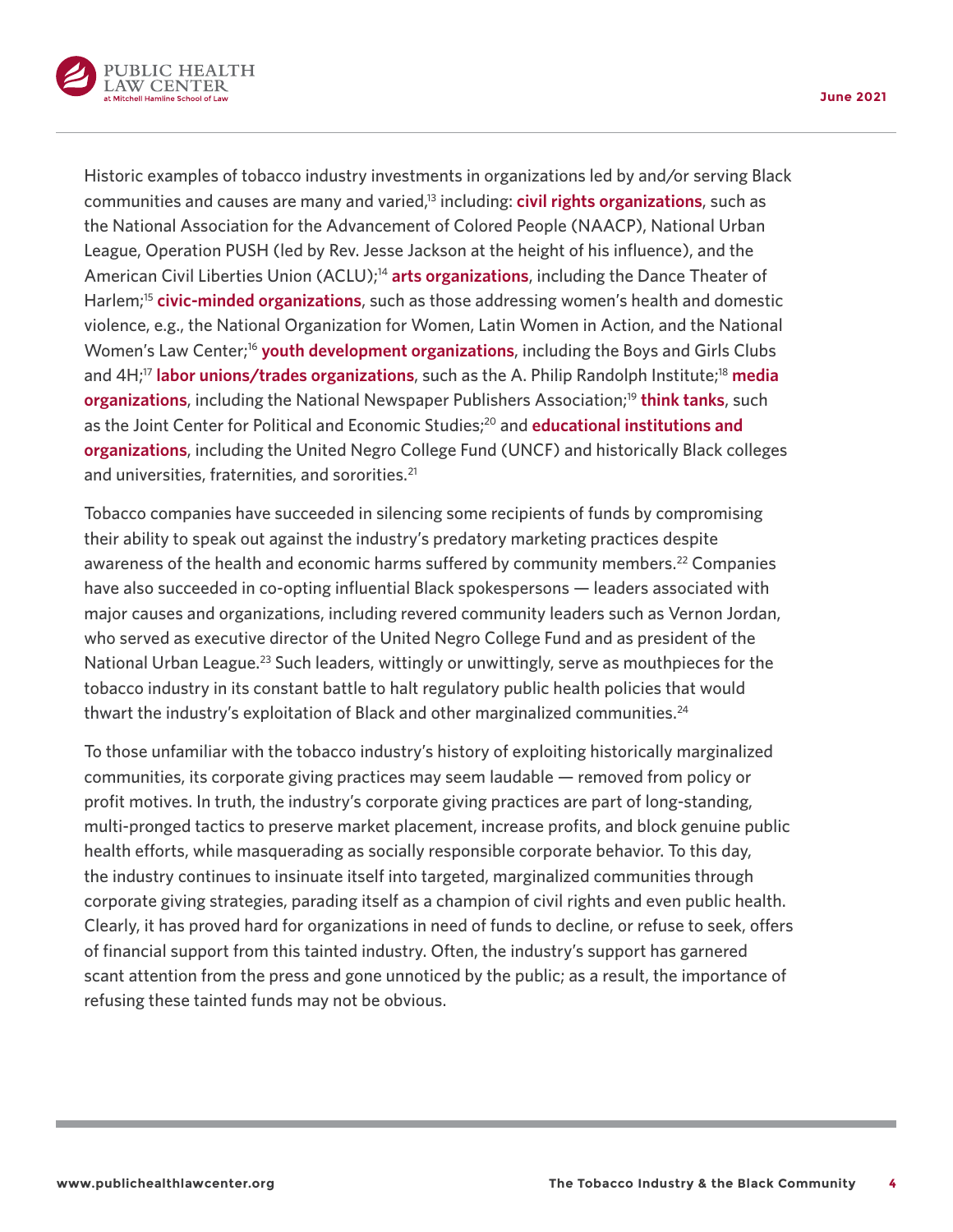<span id="page-4-0"></span>

# Fighting a Menthol Ban

Tobacco companies began adding menthol to cigarettes in the 1920s and 1930s to make cigarettes appear less harsh and appealing to new smokers and young people, as well as older smokers. By the 1950s and 1960s, this practice had become widespread, with certain brands (such as Kool, Salem, Newport) containing higher amounts of menthol than standard cigarettes. In making menthol a recognizable, characterizing flavor, the industry was able to market certain products as "menthol cigarettes.["25](#page-9-0) Since that time, the industry has targeted African Americans with menthol cigarette advertisements; consequently, nearly 9 in 10 Black youth ages 12 and older who smoke use menthol cigarettes,<sup>[26](#page-9-0)</sup> and nearly 85 percent of all Black smokers use menthol cigarettes, compared to 30 percent of all White smokers[.27](#page-9-0) Menthol cigarettes and other menthol tobacco products greatly contribute to tobacco-related health disparities in the U.S. Because African Americans are more likely to start smoking menthol cigarettes and continue smoking because of the menthol, they are at a high risk of tobaccorelated diseases and death. Studies indicate that people who smoke menthol cigarettes have more difficulty quitting than those who smoke non-mentholated cigarettes, and are less likely to quit successfully, despite numerous intentions to quit and quit attempts.<sup>[28](#page-9-0)</sup>

The tobacco industry's full-throttle effort to prevent government prohibitions on sales of menthol and other flavored tobacco products is one of the most recent and important examples of the industry's brazen use of multiple strategies to manipulate and exploit Black, Indigenous, Asian, Latinx, and LGBTQ+ communities, young people, women, and other marginalized groups for profit motives without regard for public health and well-being. In 2017–18, for example, the industry spent nearly \$11 million in San Francisco alone in an unsuccessful attempt to repeal an ordinance banning sales of menthol and all other flavored tobacco products; the ordinance was upheld by the city's voters and was implemented in 2018.<sup>29</sup> At the federal level, the tobacco industry is fighting tooth-and-nail the FDA's recent decision to issue, within the next year, a product standard that will add menthol to the prohibition on characterizing flavors in cigarettes. Research suggests that such an action will help save lives and help nearly a million smokers to quit, including 2[30](#page-9-0),000 Black smokers within the first 17 months alone after a ban takes effect.<sup>30</sup> The FDA also intends to remove all characterizing flavors from cigars.<sup>[31](#page-9-0)</sup>

#### Recent Tactics

Rather than accept this regulatory action, the tobacco industry is expected to bring legal challenges and use all available means to prevent or stall this long overdue public health measure. In this latest push, the industry has aligned itself with Reverend Al Sharpton and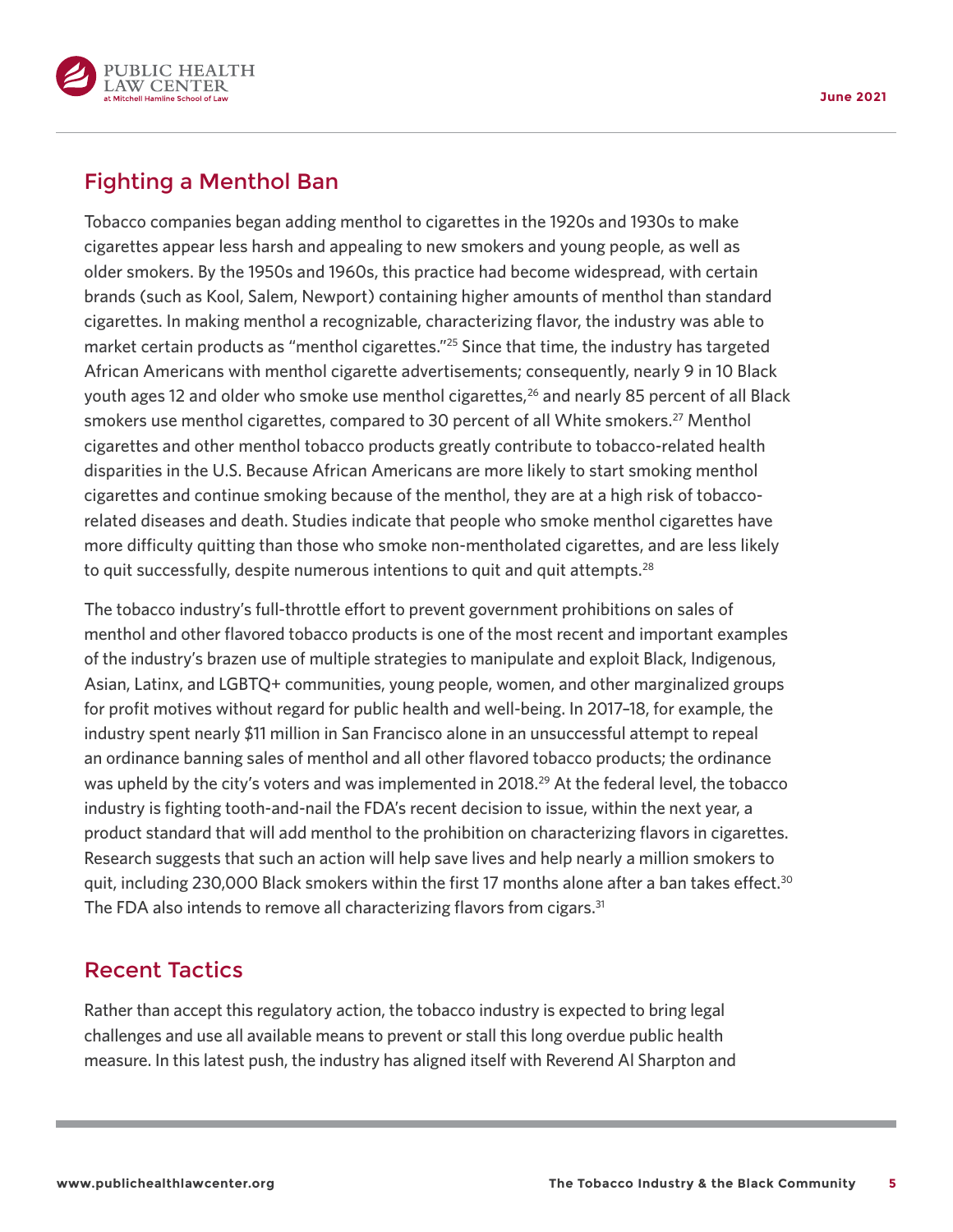<span id="page-5-0"></span>

Sharpton's National Action Network $32$  and other venerable civil rights institutions, including the American Civil Liberties Union. Rev. Sharpton, a long-time civil rights leader, is a vocal champion of efforts to rid society of systemic, structural racism, including efforts to end police brutality and mass incarceration. He has ministered to the family of George Floyd and others murdered by police throughout the U.S.<sup>33</sup> The industry has not missed a beat, moving quickly to position itself as an ally to the anti-racism movement. For example, Altria has donated to an unknown recipient's George Floyd Protest 2020 fund, announcing the donation in a press release as "an initial commitment of five million dollars to address systemic racism faced by African Americans and advance social and economic equity" with the fund to "be used to support national and local organizations working across the United States and in [Altria's] operating communities.…["34](#page-10-0)

In February of 2021, Altria met with the Institute for the Black Work 21st Century, a Baltimorebased organization that seeks to empower Black communities by ending the war on drugs and securing reparations for descendants of slaves. At the meeting, which came about at the urging of a former board member, Altria touted its support for criminal justice work and civil rights work and floated the idea of partnering with the Institute. Greg Akili, an Institute board member and project coordinator for the watchdog group, Corporate Accountability, objected, calling out Philip Morris International and Altria's exploitation of African Americans for corporate gain.<sup>[35](#page-10-0)</sup>

In thanking the Institute for meeting via e-mail, Altria provided its "criminal justice reform principles" as well as a February 2020 letter to members of Congress from the American Civil Liberties Union, Rev. Sharpton's National Action Network, and other groups, warning that a prohibition on menthol "promises continued over-criminalization and mass incarceration of people of color" and expressing concern that "banning flavors in tobacco products and imposing mandatory minimums will give law enforcement yet another excuse to harass and stop people of color."<sup>36</sup> These positions parrot misinformation generated by the industry. Misinformation messaging about criminalization, for example — including unsubstantiated claims that prohibiting menthol could trigger illicit sales — serve the tobacco industry by fueling fears among the public and casting doubt on genuine public health policy reforms. This is especially so when the misinformation messages are delivered, as here, by trusted leaders of well-respected civil rights organizations not visibly linked with the tobacco industry, or by third party front groups,<sup>37</sup> such as Foundation for a Smoke-Free World,<sup>[38](#page-10-0)</sup> and think tanks,<sup>[39](#page-10-0)</sup> such as American Legislative Exchange Council (ALEC) and Mackinac Center for Public Policy.<sup>40</sup> At first glance, these organizations may appear to be independent but, on close examination, they are found to receive funding from, and spread the messaging of, the tobacco industry.<sup>41</sup> Tobacco companies use these tactics to distort and distract from the truth, which in this case is that the FDA's proposed menthol standard would regulate the manufacturers, distributors, and retailers — not the individual consumers.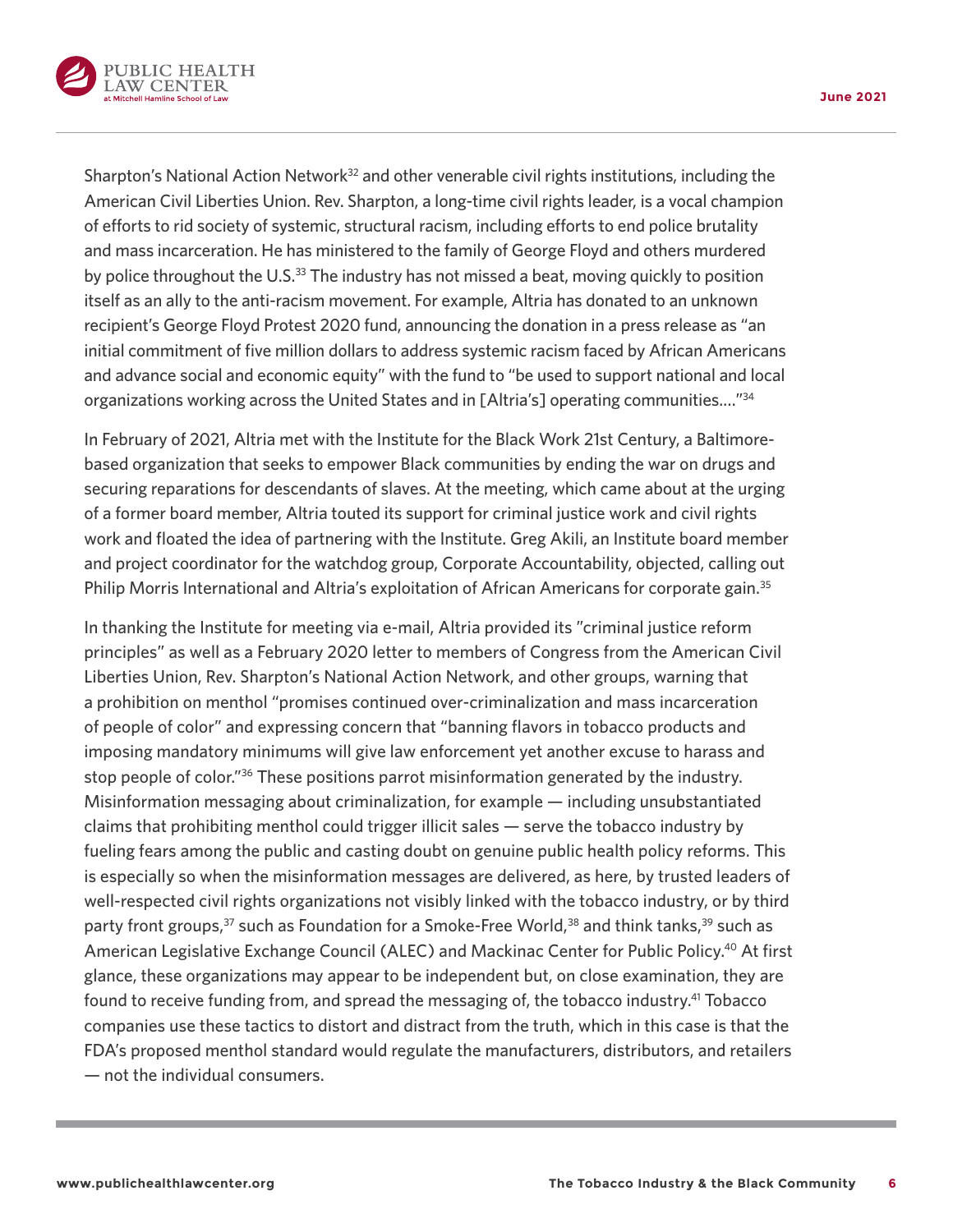<span id="page-6-0"></span>

These examples demonstrate how the tobacco industry continues to sidle up to esteemed African American organizations and institutions and ingratiate itself into the community, all for shameless profit. In these ways, the industry dons the cloak of corporate social responsibility, claiming to work on the side of public good and to do its part to rid society of systemic, structural racism, while at the same time sowing misinformation and engaging in predatory, racist marketing practices and sales that cause addiction, health harm, and death.

# Turning the Tide

Influential Black leaders and organizations are calling out the tobacco industry and encouraging other Black leaders and organizations to (re)examine their ties and turn away its financial support.<sup>42</sup> In an April 2021 letter to U.S. Health and Human Services Secretary Xavier Becerra, organizations including the National Medical Association, NAACP, African American Tobacco Control Leadership Council, The Center for Black Health and Equity, and others demanded that the FDA start the regulatory process to prohibit marketing of menthol and other flavored tobacco products, describing the tobacco industry's predatory marketing of these products as an urgent social justice issue, "one that disproportionately impacts youth and communities of color."[43](#page-10-0) A new initiative, *Stop the Influence: Reject Big Tobacco and Vape Money*, calls upon organizations to sign a pledge to reject funding from or any form of partnership with tobacco or vaping companies or vendors[.44](#page-10-0) Additional action steps include being prepared to [rebut industry misinformation](https://centerforblackhealth.org/menthol/)<sup>[45](#page-10-0)</sup> and deepening community engagement [with and education of African American and other civic leaders](https://centerforblackhealth.org/tobacco-resources/) to ensure that racial and health equity messaging of tobacco regulation is front and center.

No amount of donated dollars or other resources can transform the tobacco industry into a paragon of corporate social responsibility, and no amount of doublespeak can make it an ally of the public health or civil rights communities. This is a ruthless, profit-driven, predatory industry. Rejecting donations from Big Tobacco protects organizational, institutional, and individual integrity and shields nonprofits from the industry's influence and interference. It is incumbent upon us all to educate ourselves about the true motives behind the tobacco industry's smokescreen of corporate giving.

"There's no free ride for anyone that takes any sort of money or sponsorships, or any sort of handshakes from the industry — none whatsoever." — Dr. Valerie Yerger, African American **Tobacco Control Leadership Council<sup>[46](#page-10-0)</sup>**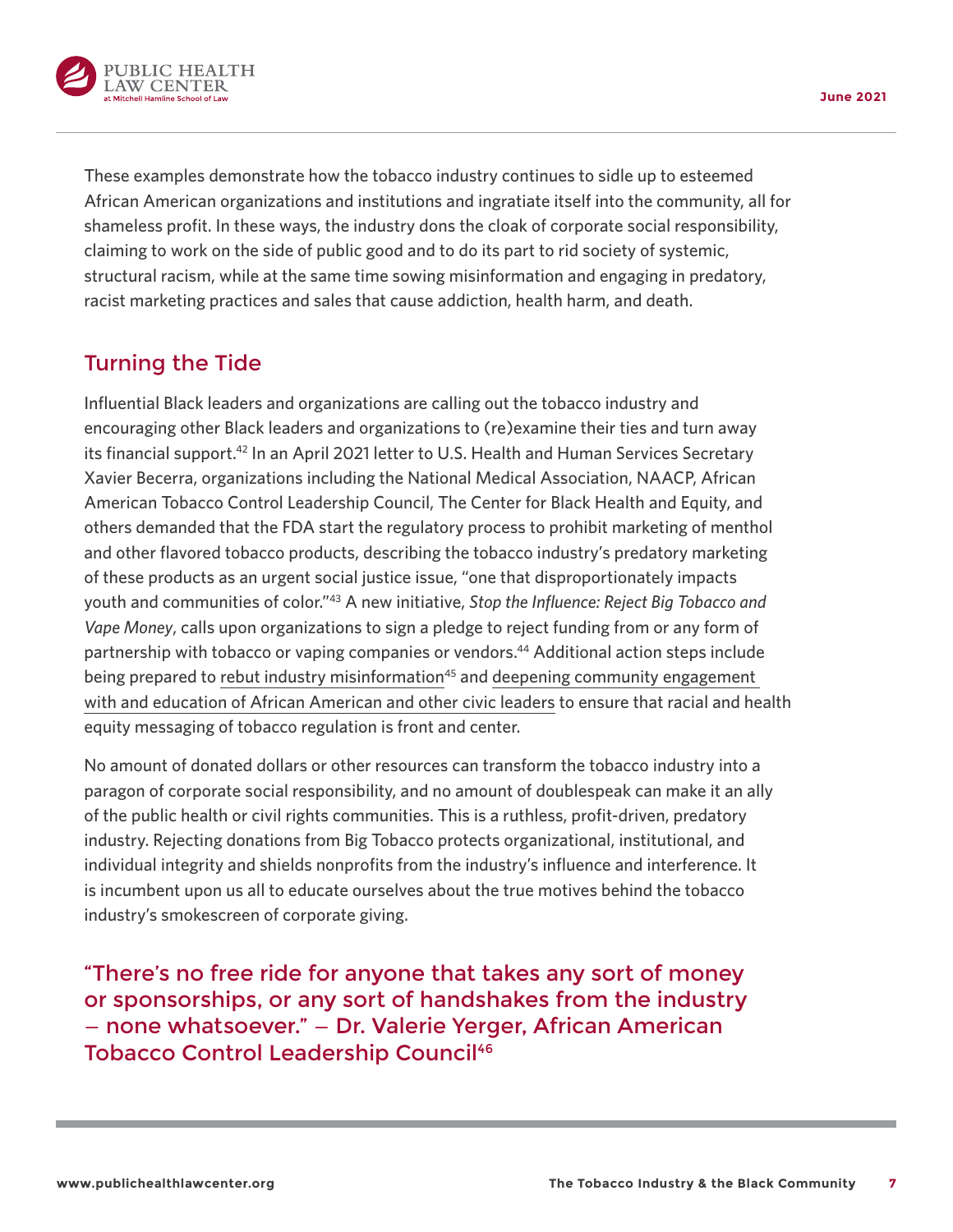



# Suggested Viewing & Reading

- { *[Up in Smoke: Centuries of the Tobacco Industry Targeting the Black Community](https://www.youtube.com/watch?v=meTgD1YTwC8)*, webinar co-hosted by The African American Tobacco Control Leadership Council, The Center Black Health & Equity, and Corporate Responsibility (June 4, 2021), archived on YouTube.
- { *[4 Ways the Tobacco Industry is Attempting to Rebrand Itself](https://truthinitiative.org/research-resources/tobacco-industry-marketing/4-ways-tobacco-industry-attempting-rebrand-itself)*, Truth Initiative news article (June 10, 2021).
- [Addressing Tobacco Industry Targeting of Tribes,](https://www.publichealthlawcenter.org/sites/default/files/resources/tribal-model-e-cigarette-resolution.pdf) Public Health Law Center fact sheet (June 2021).

This fact sheet was prepared by the Public Health Law Center at Mitchell Hamline School of Law, Saint Paul, Minnesota. The Center provides information and technical assistance on law and policy issues related to public health. The Center does not provide legal advice or enter into attorney-client relationship, and this document should not be considered legal advice. This publication was supported in part by Cooperative Agreement Number 5 NU58DP006263-02-00, funded by the Centers for Disease Control and Prevention. Its contents are solely the responsibility of the authors and do not necessarily represent the official views of the Centers for Disease Control and Prevention or the Department of Health and Human Services.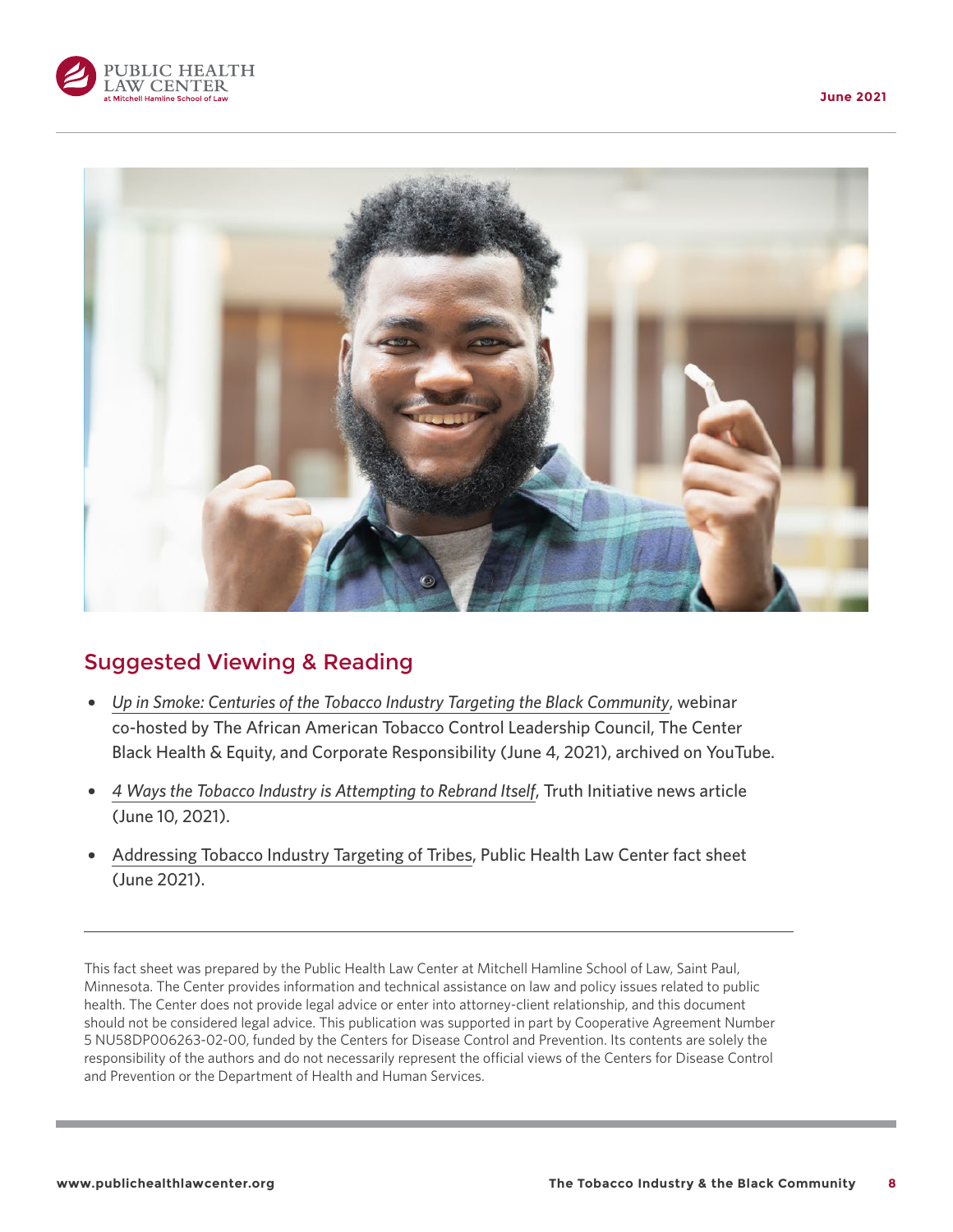<span id="page-8-0"></span>

## Endnotes

- [1](#page-1-0) Desmond Jenson, *Racketeers at the Table How the Tobacco Industry is Subverting the Public Health Purpose of Tobacco Regulation*, Public Health Law Center (2013), [https://www.publichealthlawcenter.org/sites/default/files/resources/](https://www.publichealthlawcenter.org/sites/default/files/resources/tclc-synopsis-racketeers-table-2013.pdf) [tclc-synopsis-racketeers-table-2013.pdf](https://www.publichealthlawcenter.org/sites/default/files/resources/tclc-synopsis-racketeers-table-2013.pdf).
- [2](#page-1-0) *History of Nicotine Marketing*, Wikipedia (last edited May 29, 2021), [https://en.wikipedia.org/wiki/History\\_of\\_nicotine\\_](https://en.wikipedia.org/wiki/History_of_nicotine_marketing) [marketing.](https://en.wikipedia.org/wiki/History_of_nicotine_marketing)
- [3](#page-1-0) Julia Smith et al., *'Public Enemy No. 1': Tobacco Industry Funding for the AIDS Response*, 13 J. Social Aspects HIV/AIDS 1 (2016), <https://www.ncbi.nlm.nih.gov/pmc/articles/PMC5068916/pdf/rsah-13-041.pdf> (addressing industry targeting of lesbian, gay, bisexual, and transgender (LGBT) communities).
- [4](#page-1-0) Valerie Yerger & Ruth Malone, *African American Leadership Group: Smoking with the Enemy*, 11 Tobacco Control 336 (2002), [https://www.ncbi.nlm.nih.gov/pmc/articles/PMC1747674/pdf/v011p00336.pdf.](https://www.ncbi.nlm.nih.gov/pmc/articles/PMC1747674/pdf/v011p00336.pdf)
- [5](#page-1-0) Edith D. Balbach et al., *Political Coalitions and Working Women: How the Tobacco Industry Built a Relationship with the Coalition of Labor Union Women*, 60 J. Epi. Comm. Health (Suppl.) 27-32 (2006), [https://www.ncbi.nlm.nih.gov/pmc/](https://www.ncbi.nlm.nih.gov/pmc/articles/PMC2491892/pdf/ii27.pdf) [articles/PMC2491892/pdf/ii27.pdf.](https://www.ncbi.nlm.nih.gov/pmc/articles/PMC2491892/pdf/ii27.pdf)
- [6](#page-1-0) *See, e.g.*, Robert G. Robinson et al., *Report of the Tobacco Policy Research Group on Marketing and Promotions Targeted at African Americans, Latinos, and Women*, Tobacco Control (Supp.) S24-S30 (1992), [https://tobaccocontrol.bmj.com/](https://tobaccocontrol.bmj.com/content/tobaccocontrol/1/Suppl_1/S24.full.pdf) [content/tobaccocontrol/1/Suppl\\_1/S24.full.pdf;](https://tobaccocontrol.bmj.com/content/tobaccocontrol/1/Suppl_1/S24.full.pdf) Lauren K. Lempert & Stanton A. Glantz, *Tobacco Industry Promotional Strategies Targeting American Indians/Alaska Natives and Exploiting Tribal Sovereignty*, 21 Nicotine & Tobacco Research 7 (2019), <https://www.ncbi.nlm.nih.gov/pmc/articles/PMC6588391/pdf/nty048.pdf>; Lisbeth Iglesias-Rios & Mark Parascandola, *A Historical Review of R.J. Reynolds' Strategies for Marketing Tobacco to Hispanics in the United States*, 103 Am. J. Pub. Health 7 (2019), [https://www.ncbi.nlm.nih.gov/pmc/articles/PMC3698830/pdf/AJPH.2013.301256.](https://www.ncbi.nlm.nih.gov/pmc/articles/PMC3698830/pdf/AJPH.2013.301256.pdf) [pdf](https://www.ncbi.nlm.nih.gov/pmc/articles/PMC3698830/pdf/AJPH.2013.301256.pdf); Monique E. Muggli et al., *Targeting of Asian Americans and Pacific Islanders By the Tobacco Industry: Results From the Minnesota Tobacco Document Depository*, 11 Tobacco Control 201 (2002), [https://tobaccocontrol.bmj.com/content/](https://tobaccocontrol.bmj.com/content/tobaccocontrol/11/3/201.full.pdf) [tobaccocontrol/11/3/201.full.pdf.](https://tobaccocontrol.bmj.com/content/tobaccocontrol/11/3/201.full.pdf)
- [7](#page-2-0) Tobacco Control Legal Consortium, *Everything You Ever Wanted to Know about U.S. v. Philip Morris But Were Afraid to Ask*, PUBLIC HEALTH LAW CENTER (last updated Oct. 2017), [https://www.publichealthlawcenter.org/sites/default/files/re](https://www.publichealthlawcenter.org/sites/default/files/resources/tclc-fs-DOJ-litigation-overview-2015.pdf)[sources/tclc-fs-DOJ-litigation-overview-2015.pdf.](https://www.publichealthlawcenter.org/sites/default/files/resources/tclc-fs-DOJ-litigation-overview-2015.pdf)
- [8](#page-2-0) Michel Legendre, *Big Tobacco's Racist Roots*, Corp. Accountability (May 25, 2021), [https://www.corporateaccountabili](https://www.corporateaccountability.org/blog/big-tobacco-racist-roots/)[ty.org/blog/big-tobacco-racist-roots/.](https://www.corporateaccountability.org/blog/big-tobacco-racist-roots/)
- [9](#page-2-0) *Id.*
- [10](#page-2-0) *See* Yerger & Malone, *supra* note 4; Annaebel Raebeck et al., *Unhealthy Partnerships: The Tobacco Industry and African American and Latino Labor Organizations*, 12 J. Immigrant and Minority Health 228-33 (2010), [https://doi.org/10.1007/](https://doi.org/10.1007/s10903-009-9269-0) [s10903-009-9269-0](https://doi.org/10.1007/s10903-009-9269-0).
- [11](#page-2-0) Phyra M. McCandless et al., *Quid Pro Quo: Tobacco Companies and the Black Pres*s, 102 Am. J. Pub. Health 4 (2012), <https://www.ncbi.nlm.nih.gov/pmc/articles/PMC3362199/pdf/AJPH.2011.300180.pdf>.
- [12](#page-2-0) Claudia Morain, *Blacks and the Tobacco Industry*, Ft. Worth Star Telegram, Apr. 5, 1994, [https://csts.ua.edu/](https://csts.ua.edu/files/2018/06/1994-04-05-Ft-Worth-Star-Telegram-Blacks-the-Tobacco-Industry.pdf) [files/2018/06/1994-04-05-Ft-Worth-Star-Telegram-Blacks-the-Tobacco-Industry.pdf](https://csts.ua.edu/files/2018/06/1994-04-05-Ft-Worth-Star-Telegram-Blacks-the-Tobacco-Industry.pdf). (This piece was written under the Joint Project of the National African American Tobacco Prevention Network and the University of Dayton School of Law.)
- [13](#page-3-0) *See* Yerger & Malone, *supra* note 4.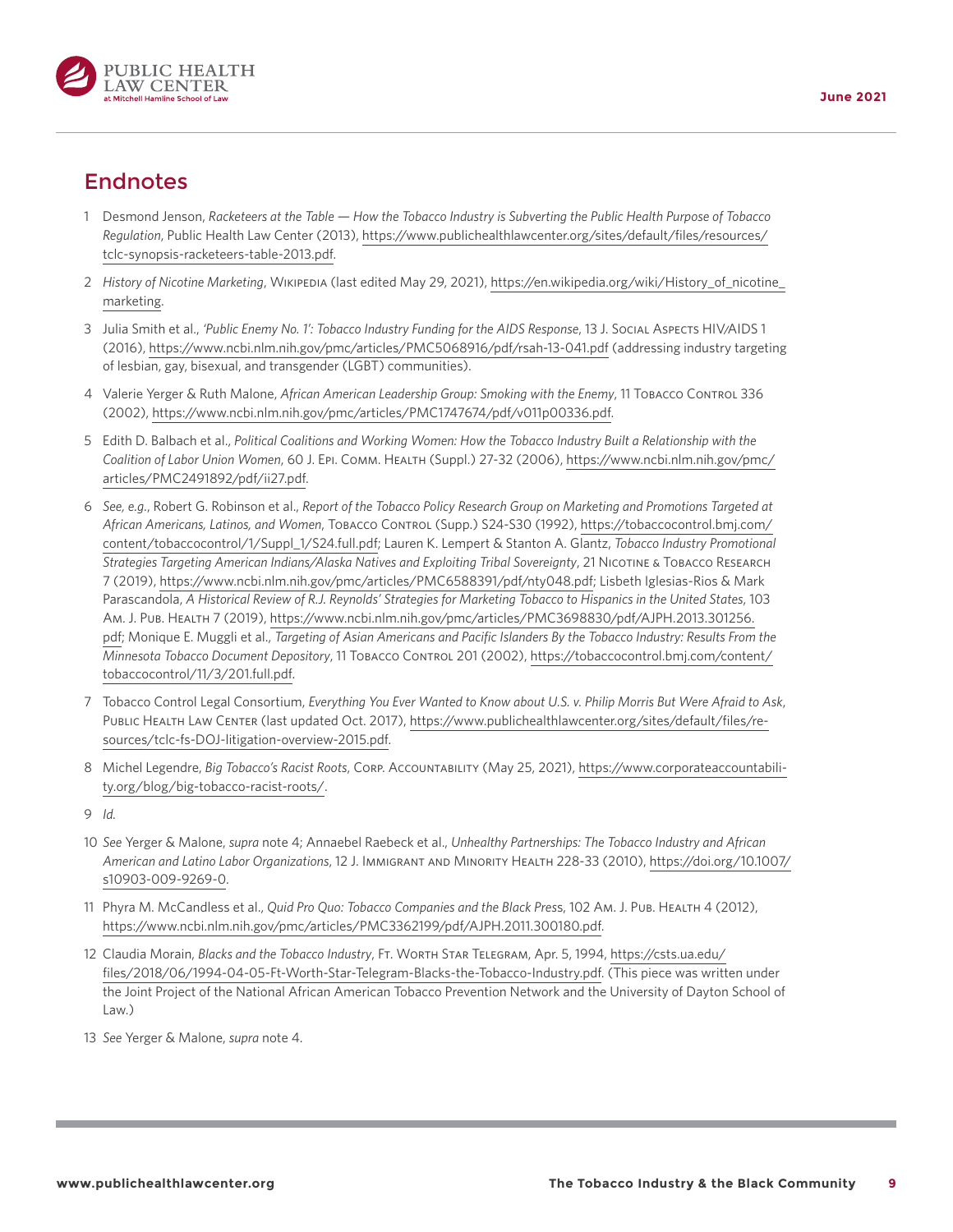<span id="page-9-0"></span>

- [14](#page-3-0) *See* Morain, *supra* note 12; *see also* Michel Legendre, *Big Tobacco's Racist Roots*, Corp. Accountability (May 25, 2021), [https://www.corporateaccountability.org/blog/big-tobacco-racist-roots.](https://www.corporateaccountability.org/blog/big-tobacco-racist-roots)
- [15](#page-3-0) *See* Morain, *supra* note 14.
- [16](#page-3-0) Patricia A. McDaniel & Ruth E. Malone, *Creating the "Desired Mindset": Philip Morris's Efforts to Improve its Corporate Image Among Women*, 49 Women & Health (5) 441 (2009), [https://www.ncbi.nlm.nih.gov/pmc/articles/PMC2791497/](https://www.ncbi.nlm.nih.gov/pmc/articles/PMC2791497/pdf/nihms142375.pdf) [pdf/nihms142375.pdf.](https://www.ncbi.nlm.nih.gov/pmc/articles/PMC2791497/pdf/nihms142375.pdf)
- [17](#page-3-0) Bill Brubaker, *The Cent of Tobacco*, Youth Today (Aug. 1, 2009), [https://youthtoday.org/2009/08/the-cent-of-tobacco.](https://youthtoday.org/2009/08/the-cent-of-tobacco)
- [18](#page-3-0) *See* Yerger & Malone, *supra* note 4; *see also* Raebeck et al., *supra* note 10.
- [19](#page-3-0) McCandless et al., *supra* note 11.
- [20](#page-3-0) *See* Morain, *supra* note 12.
- [21](#page-3-0) *See* Yerger & Malone, *supra* note 4; *see also* Raebeck et al., *supra* note 10.
- [22](#page-3-0) *See* McCandless et al., *supra* note 11.
- [23](#page-3-0) *See* Legendre, *supra* note 8; *see also* Yerger & Malone, *supra* note 4.
- [24](#page-3-0) *See* Legendre, *supra* note 8; *see also* Yerger & Malone, *supra* note 4.
- [25](#page-4-0) Truth Initiative, *Menthol* (Dec. 2018), [https://truthinitiative.org/sites/default/files/media/files/2019/03/truth-initia](https://truthinitiative.org/sites/default/files/media/files/2019/03/truth-initiative-menthol-fact-sheet-dec2018.pdf)[tive-menthol-fact-sheet-dec2018.pdf.](https://truthinitiative.org/sites/default/files/media/files/2019/03/truth-initiative-menthol-fact-sheet-dec2018.pdf)
- [26](#page-4-0) Gary A. Giovinco et al., *Differential Trends in Cigarette Smoking in the U.S.A.: Is Menthol Slowing Progress?*, 24 Tobacco Control 28-37 (2015), [https://tobaccocontrol.bmj.com/content/tobaccocontrol/24/1/28.full.pdf?with-ds=yes;](https://tobaccocontrol.bmj.com/content/tobaccocontrol/24/1/28.full.pdf?with-ds=yes) *see also* Truth Initiative, *Menthol*, *supra* note 25; *see Menthol and Cigarettes*, Ctrs. for Dis. Control & Prev. (last reviewed May 18, 2020), [https://www.cdc.gov/tobacco/basic\\_information/tobacco\\_industry/menthol-cigarettes/index.html](https://www.cdc.gov/tobacco/basic_information/tobacco_industry/menthol-cigarettes/index.html).
- [27](#page-4-0) *See* Press Release, U.S. Food & Drug Admin., *FDA Commits to Evidence-Based Actions Aimed at Saving Lives and Prevention Future Generations of Smokers* (Apr. 29, 2021), [https://www.fda.gov/news-events/press-announcements/fda-com](https://www.fda.gov/news-events/press-announcements/fda-commits-evidence-based-actions-aimed-saving-lives-and-preventing-future-generations-smokers)[mits-evidence-based-actions-aimed-saving-lives-and-preventing-future-generations-smokers](https://www.fda.gov/news-events/press-announcements/fda-commits-evidence-based-actions-aimed-saving-lives-and-preventing-future-generations-smokers).
- [28](#page-4-0) *See* Truth Initiative, *Menthol*, *supra* note 25.
- [29](#page-4-0) S. F., Cal., Health Code, Banning the Sale of Flavored Tobacco Products, Ord. No. 0140-17 (June 20, 2017), [https://](https://sfbos.org/sites/default/files/o0140-17.pdf) [sfbos.org/sites/default/files/o0140-17.pdf.](https://sfbos.org/sites/default/files/o0140-17.pdf) *See also* Angelica La Vito, *San Francisco Approves Ban on Menthol Cigarettes and Flavored E-Cigarette Liquids*, CNBC, June 6, 2018, [https://www.cnbc.com/2018/06/06/san-francisco-approves](https://www.cnbc.com/2018/06/06/san-francisco-approves-ban-on-menthol-cigarettes-and-flavored-e-cigarette-liquids.html)[ban-on-menthol-cigarettes-and-flavored-e-cigarette-liquids.html.](https://www.cnbc.com/2018/06/06/san-francisco-approves-ban-on-menthol-cigarettes-and-flavored-e-cigarette-liquids.html)
- [30](#page-4-0) Janet Chung-Hall et al., *Evaluating the Impact of Menthol Cigarette Bans on Cessation and Smoking Behaviours in Canada: Longitudinal Findings from the Canadian Arm of the 2016-2018 ITC Four Country Smoking and Vaping Surveys*, Tobacco Control, Epub ahead of print, Apr. 5, 2021, [https://tobaccocontrol.bmj.com/content/tobaccocontrol/early/2021/03/31/](https://tobaccocontrol.bmj.com/content/tobaccocontrol/early/2021/03/31/tobaccocontrol-2020-056259.full.pdf?with-ds=yes) [tobaccocontrol-2020-056259.full.pdf?with-ds=yes](https://tobaccocontrol.bmj.com/content/tobaccocontrol/early/2021/03/31/tobaccocontrol-2020-056259.full.pdf?with-ds=yes).
- [31](#page-4-0) *See* Press Release, U.S. FDA, *supra* note 27.
- [32](#page-5-0) Myron Levin, *Battling Menthol Restrictions, R.J. Reynolds Reaches Out to Sharpton, Other Black Leaders*, Fair Warning (Feb. 9, 2017), <https://www.fairwarning.org/2017/02/rjreynoldssharptonmentholrestrictions>. *See also* J. David Goodman, *When Big Tobacco Invoked Eric Garner to Fight a Menthol Cigarette Ban*, New York Times (July 14, 2019), [https://www.](https://www.nytimes.com/2019/07/14/nyregion/fur-menthol-bans-lobbyists.html) [nytimes.com/2019/07/14/nyregion/fur-menthol-bans-lobbyists.html.](https://www.nytimes.com/2019/07/14/nyregion/fur-menthol-bans-lobbyists.html)